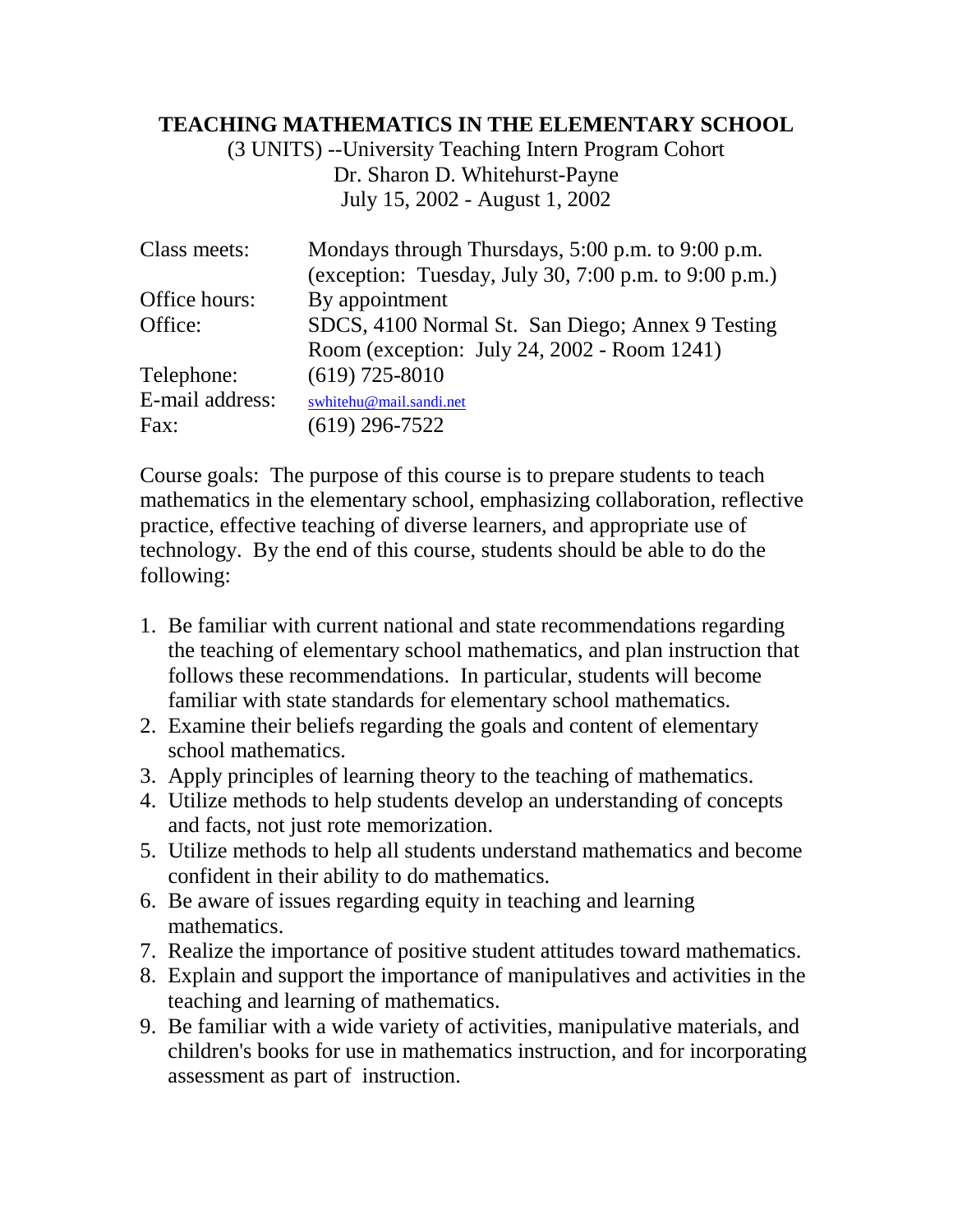- 10.Assess students' mathematical thinking and various levels of understanding of mathematics concepts and procedures, and plan instruction based on those understandings.
- 11.Understand the scope and sequence of the elementary school mathematics curriculum.
- 12.Communicate with parents about math curriculum and ways they can help their children at home.

Required Course Materials and Supplies:

Elementary School Mathematics: Teaching Developmentally  $(4<sup>th</sup>$  ed.) Van de Walle.

An E-mail account.

Course Requirements"

- 1. Class attendance and participation during the entire specified time
- 2. Completion of assigned readings
- 3. Satisfactory score on the exam
- 4. Satisfactory completion of the following assignments:
	- Mathematics autobiography
	- Reflective summaries
	- Alternative algorithms
	- Math menu activity
	- Three day sequence of five-step math lesson plans including planning, implementation, and reflection, including communication with and activities for parents
	- Use the internet as a resource.
	- Math literature book.

Description of Assignments:

- Mathematics autobiography. Describe your experiences in mathematics. Define your attitude towards mathematics.
- Reflective summaries: The purpose of this assignment is to encourage you to read and reflect upon some of the critical issues surrounding the teaching and learning of mathematics. Prior to each class, there will be assigned readings from the textbook. You should complete these readings, and then summarize and reflect on those readings. Your reflective summaries, which will be collected at the beginning of class,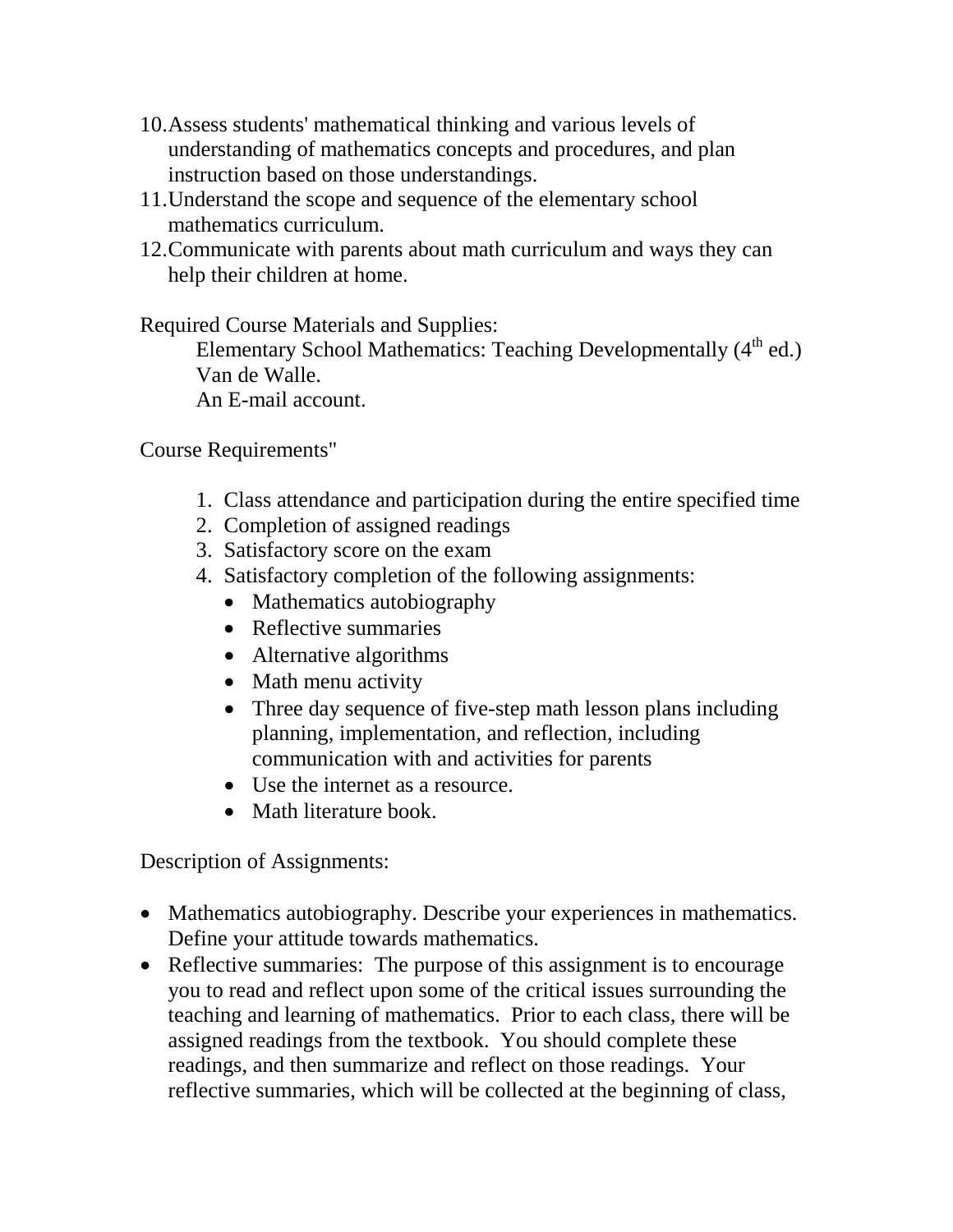should demonstrate that you have read and thought about the material. The time you spend before class reading and thinking about the issues related to the teaching and learning of mathematics will provide substantial benefit to your overall learning in this class. Your reflections should be approximately one page typed or the equivalent length handwritten unless otherwise specified.

- Alternative Algorithm Assignment: The purposes of this assignment are to develop an appreciation for the fact that different cultures have found alternative but correct algorithms from those commonly used in the United States, and to reinforce the view that the algorithms we have come to use are simply a matter of convention and should be seen as a "way," not "the way." Your assignment is to find an alternative algorithm for one of the arithmetic operations that is either currently used or was used by people from another country or culture. An excellent source for this assignment would be the upper grades of an elementary school where the students might ask their parents, grandparents, or other relatives how they learned to add, subtract, multiply, or divide. You have the choice of submitting this assignment in writing or presenting it orally in class (approximately 5 minutes long). Your report for this assignment should include the following information:
	- Where you found the algorithm is or was used
	- Where the algorithm is or was used
	- A clear explanation of the algorithm and how it works
	- An explanation of why the algorithm works. (One way to do so is to compare it to an algorithm you use now.)
- Math menu activity: Find or develop one activity either for skill or concept development and set-up and conduct a station for this activity in class. Assume some concept development on your chosen topic has already been done. Topics will be selected in class. Prepare enough copies to distribute one each to class members and instructor.
- Final exam: The exam will consist of short-answer and short-essay questions related to the course objectives and based on class discussions, activities, and readings.
- Lesson plans: The purposes of this assignment are as follows:
	- To think through a mathematical content area in terms of the big conceptual ideas, the relationship between those ideas, and the associated procedural knowledge;
	- To determine the knowledge possessed by two different students about your chosen topic;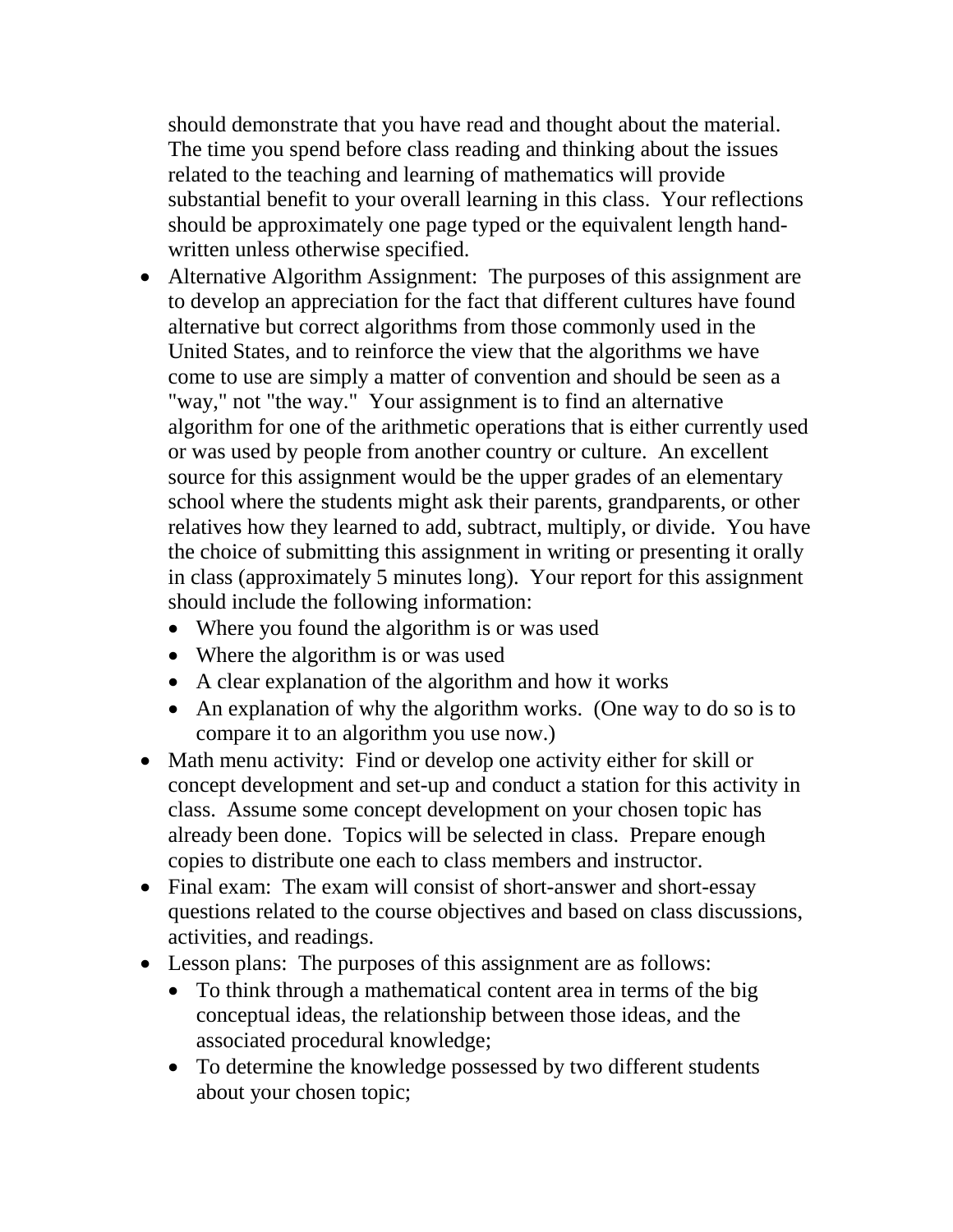- To prepare and teach a five-day-long unit plan to teach this content to a small group of students or the whole class, including ways to assess what students learned from this unit;
- To reflect on your lessons and make suggestions for revisions and improvements;
- To incorporate children's literature in mathematics teaching; and
- To practice ways to involve parents in their children's mathematics learning.
- Review a website related to mathematics/the teaching of mathematics. Turn in a page from the website.
- Literature book: Develop a children's literature book that can be used to teach a mathematics concept and present it to the class.

Course Grading Policy:

Each assignment meeting the requirements specified above will earn an "A", an assignment must be better than average in some way. For example, relating classwork and/or readings to an assignment, using extra creativity, thinking of a way to apply an idea in the classroom, or doing an excellent job of constructing a game would make an assignment better than average. In general, an "A" requires quality "above and beyond" the requirements.

All assignments turned in late will lose point value. Spelling and grammatical errors will be noted and will be reflected in the score.

Grade Calculation:

| Attendance and participation | 10% |
|------------------------------|-----|
| Math autobiography           | 5   |
| Reflective summaries         | 10  |
| Alternative algorithm        | 5   |
| Math menu activity           | 5   |
| <b>Website Activity</b>      | 5   |
| Final exam                   | 20  |
| Math lesson plans            | 20  |
| Literature book              | 20  |
| Total                        |     |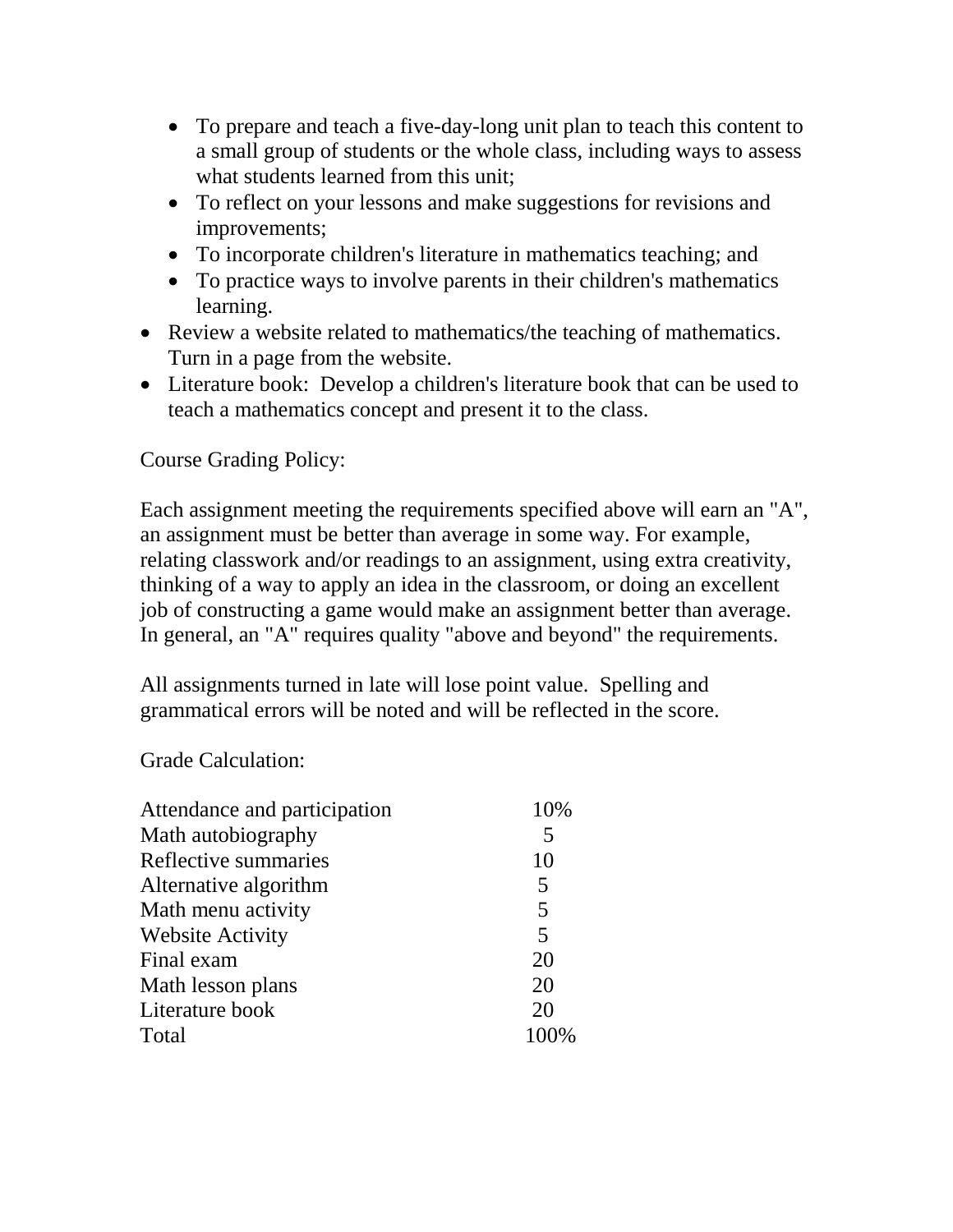Grading Scale for Course Grades

| A 95-100 |  | $B+ 87-89$ $C+ 77-79$ |           |
|----------|--|-----------------------|-----------|
| A- 90-94 |  | B 84-86 C 74-76       |           |
|          |  |                       | $C-70-73$ |

Students who have not submitted all assignments by Thursday, August 1, 2002, will receive a grade of "Incomplete." Please note that each unexcused absence decreases your overall percent by 5%. For example, three unexcused absences would result in a potential maximum grade of B (85).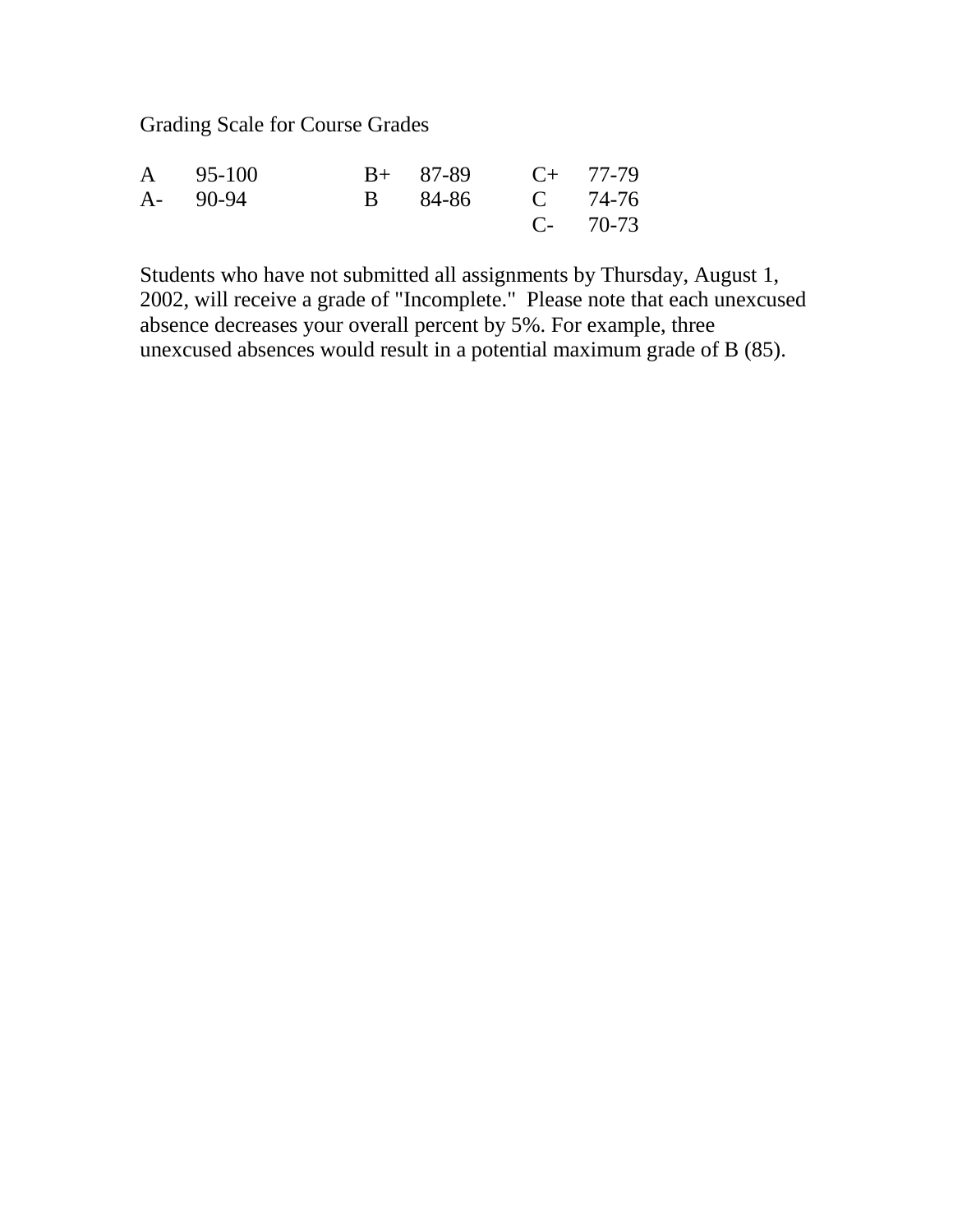## Class Sessions

Class Session 1 - 7/15/02 Topics: Course introduction; Syllabus, Standards, Lesson plans. Reading Assignments: Chapters 1, 4 (pp.44-50a), 22; Appendices A & B. Written Assignment due: Math autobiographies.

Class Session 2 - 7/16/02 Topics: Doing math, Developing understanding Reading Assignments: Chapters 2, 3. Written Assignment due: RS2, RS3. Alternative Algorithms: Demonstration. Math Menu Activities: Demonstration.

Class Session 3 - 7/17/02 Topics: Early number concepts and number sense; Teaching all children Reading Assignments: Chapters 6, 23 Written Assignment due: RS 6, RS 23 Alternative Algorithms: Group 1 Math Menu Activities: Group A (Chapter 6)

Class Session 4 - 7/18/02 Topics: Meaning of operations using children's literature. Technology and School Mathematics. Reading Assignments: Chapters 24, 7 Written Assignment due: RS 24, RS 7 Alternative Algorithms: Group 2 Math Menu Activities: Group B (Chapter 7)

Class Session 5 - 7/22/02 Topics: Basic Facts, Place value. Reading Assignments: Chapters 8, 9 Written Assignment due: RS 8, RS 9; Website activity Alternative Algorithms: Group 3 Math Menu Activities: Group C (Chapters 8, 9)

Class Session 6 - 7/23/02 Topics: Algorithms Reading Assignments: Chapter 10